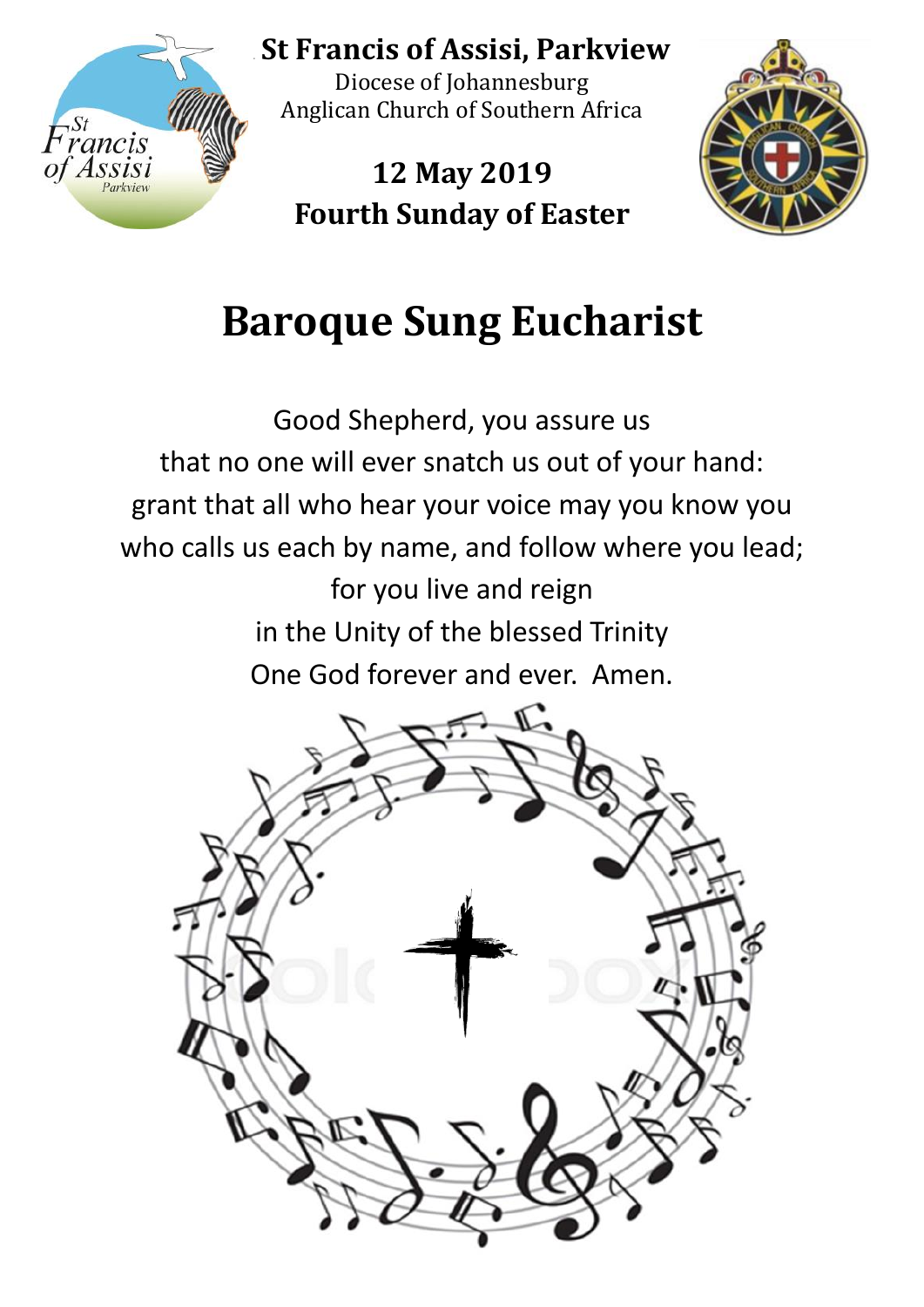#### **PRAYER FOR THE CHURCH**

We pray for the **Anglican Church of Korea** and **The Most Revd Moses Nagjun Yoo, Primate of Korea** and **Bishop of Daejeon.** We pray for **Steve our Bishop** (as he is on Sabbatical), **Moses Thabethe, our Vicar General,** and our Diocese; for **Thabo our Metropolitan** and the Anglican Church of Southern Africa, for **Justin of Canterbury** and the Anglican Communion. We pray for all Christians across the world with whom we celebrate the Resurrection of our Lord.

#### **PRAYERS FOR THE WORLD**

- For South Africa, as we voted on Wednesday, that peace, harmony and integrity of process will be restored to our country.
- For those whose lives were lost in flooding in Durban and KZN, for their families and for those whose homes were destroyed.
- This Mothers' Day we honour all mothers, as well as motherhood, maternal bonds, and the influence of mothers in society, praying that their lives may be enriched by love.

**WE PRAY FOR THE OFFICERS AND STAFF OF PARKVIEW POLICE STATION**

Give them strength and courage to do their work with dignity and integrity. Keep them safe, protect their families, and in you find that peace which passes all understanding.

#### **PRAYERS FOR PARISHIONERS**

**Birthdays: Monday 13:** Debbie Nosworthy; Sue Jordaan **Tuesday 14**: Megan Peters; Melissa Malgas **Wednesday 15:** Eddie Jooste; Craig Yammin **Thursday 16:** Abigayle Holloway **Friday 17:** Serf Bouwer; Nicky Pryor; Cally Tuckey **Saturday 18**: Miranda Hunt; Valentino Meirotti

**Wedding Anniversaries Tuesday 14:** Craig and Zoe Waterston

**Families to be prayed for this week:** Jeffery GAVIN; Paul, Rachel and Emily GERMOND; Piero and Marilyn GIANADDA; Ian Dorothea and Katherine GILL; Leanne GODDEN, Gabrielle GOLIATH and James MCDONALD

**Prayers for those in need of prayer:** Phillip Cayton-Boxall; Maria Frahm-Arp; Tanele Dlamini; Marilyn Gianadda; Geraldine Halvorson; June Impey; Judith Kinnaird; Bev Lorton; Hilary Mudau; Thabani Mudau; John Ridler; Sue Rudnick; and for **those who have a longterm need:** Pat Cawthorn; Georgie Currie; Jeffery Gavin; Geraldine Matlhare; Elzett Mufamadi; Thandazo Ndlovu; Tsungi Ngwenya; Dudley Spratt;

**Year's Mind:** Judith Jenniker; Roy Peter du Toit; Hargy Mathlare; Jocelyn Cole; Robert Botha

# **SERVICES OF THE CHURCH**

| <b>SUNDAY EUCHARISTS</b> | $7:30$ am and 9:30 am |
|--------------------------|-----------------------|
|                          |                       |

#### **EUCHARISTS IN THE WEEK**

Wednesdays @ 9:30 am Fridays @ 7:00 am  $2^{nd}$  & 4<sup>th</sup> Tuesdays @ 5:30 pm

#### **READINGS FOR TODAY:**

Acts 9:36-43 Psalm 23 Revelation 7:9-17 John 10:22-30

## **JAN SMUTS AXIS CHURCHES: ASCENSION DAY SERVICE**

Thursday May 30, 7:00 pm at Parkkruin Gemeente, 13 Dundalk Ave, Parkview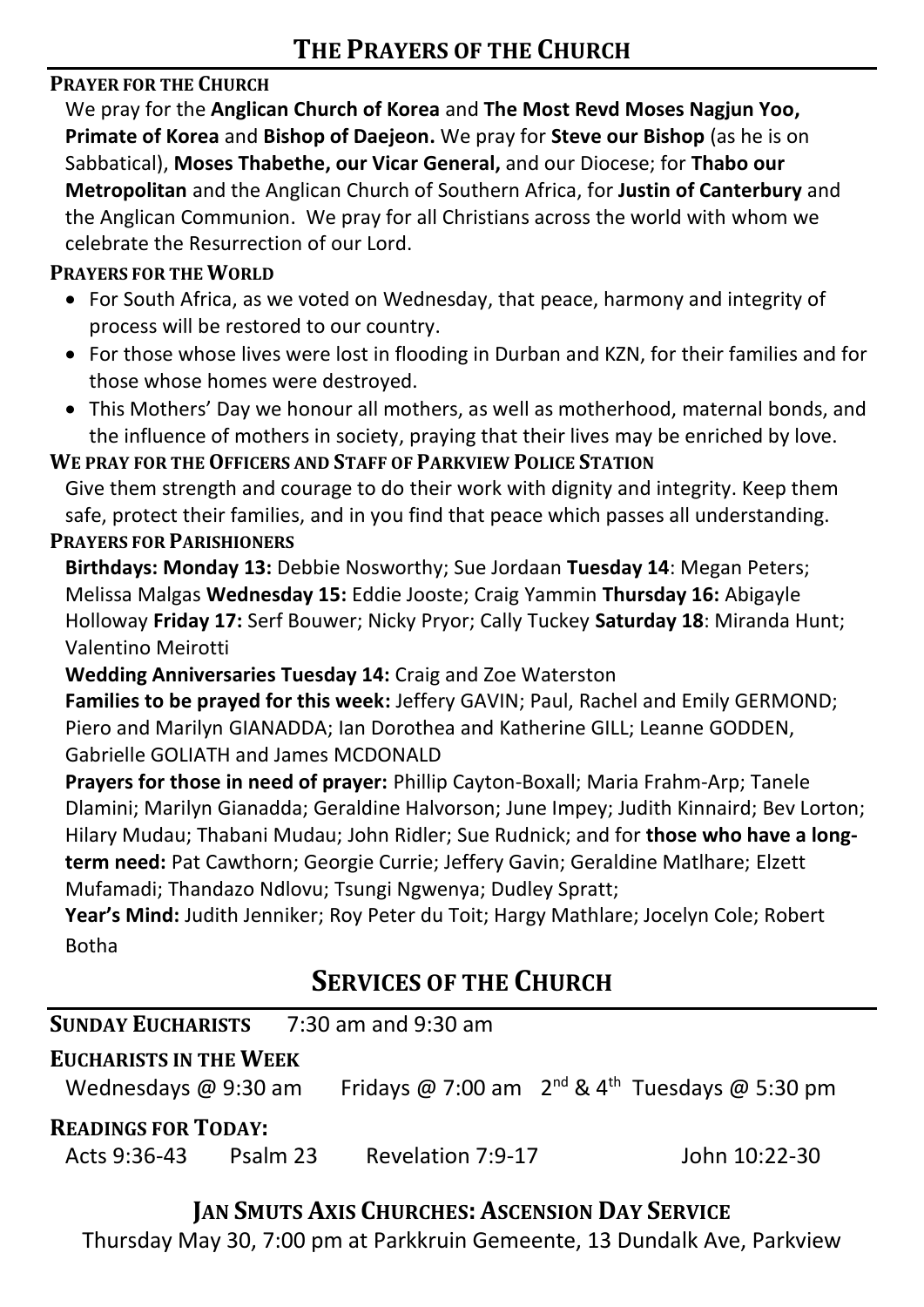#### **SOUP KITCHEN**

Winter is coming ... and our soup kitchen has started. We still need volunteers to sign up for soup kitchen duties on the roster. The sign-up form is at the back of the church. Please be sure to respond with generosity of time and donations of dried foods or cans to make the soup more nourishing.

#### **ST FRANCIS BAROQUE FESTIVAL**

This week has been an exciting one musically for St Francis. The Chanticleer Singers performed at a candlelit concert on Tuesday night. Our 9:30 Sung Eucharist today, with music by Lotti and Purcell, continues the Baroque focus which ends with the Apple Green Orchestra performing Vivaldi, JS Bach among others, at 3.00pm today.

#### **MOVEMENTS AT ST FRANCIS**

- Diana and Paul will be on retreat May 20-24 inclusive. Tim Gray will celebrate at the Friday 7 am service that week and Wednesday 9:30 will be Morning Prayer. Cynthia will also be away that week for work. Please contact the office or Churchwardens for any emergency. Contact details on back.
- Kyle Nel resigned as the Principal Organist and Choir Director with immediate effect on April 10. **We have advertised the position. The deadline for applications is May 15** and we are hoping to appoint someone as of June 1.

### **TALENT SHOW: FRIDAY MAY 24 @ 6.00 PM**

The Friday Youth are hosting the annual Talent Show on May 24. It is a whole lot of fun and a fundraiser all in one**. Your support is requested both in your attendance, but importantly, in your participation.** We have many talented and underappreciated people in the parish. This is an opportunity for us all to show our entertaining side off.

#### **FINANCES AND DEDICATED GIVING AT ST FRANCIS**

The economy in South Africa is in very bad shape and most of us are feeling the effects of this quite dramatically. This seems to have affected the parish too. As of the end of the 1<sup>st</sup> quarter we are R56,000 below budget in terms of our dedicated giving. We would encourage those of you who have pledged to DG to follow up on your giving. If you can no longer do so it would help us if you let us know contact Mymie Vos, confidentially, on 082 651 3621 or mymiev@gmail.com. For those of you who might not be Dedicated Givers we especially ask that you pledge to give a monthly amount to the Parish no matter how small an amount it is. If 15 more people gave a modest amount each month it would make a huge difference. DG forms are available at the back of the church. If you have any queries, please speak to the clergy or churchwardens.

## **PREACHING SERIES: GOD, SEX AND THE BIBLE**

Over the next four Sunday Paul will be preaching sermon series on God, Sex and the Bible. May 19: **Holy God, Holy Lives, Holy Sex** June 2: **Sex, Guilt and the Blame Game** May 26: **Jesus: Fully Human, Wholly Sexual** June 9: **Shifting Sands: Sex & Identity**

# Eco Quote Autumn shows us how beautiful it is to let go.